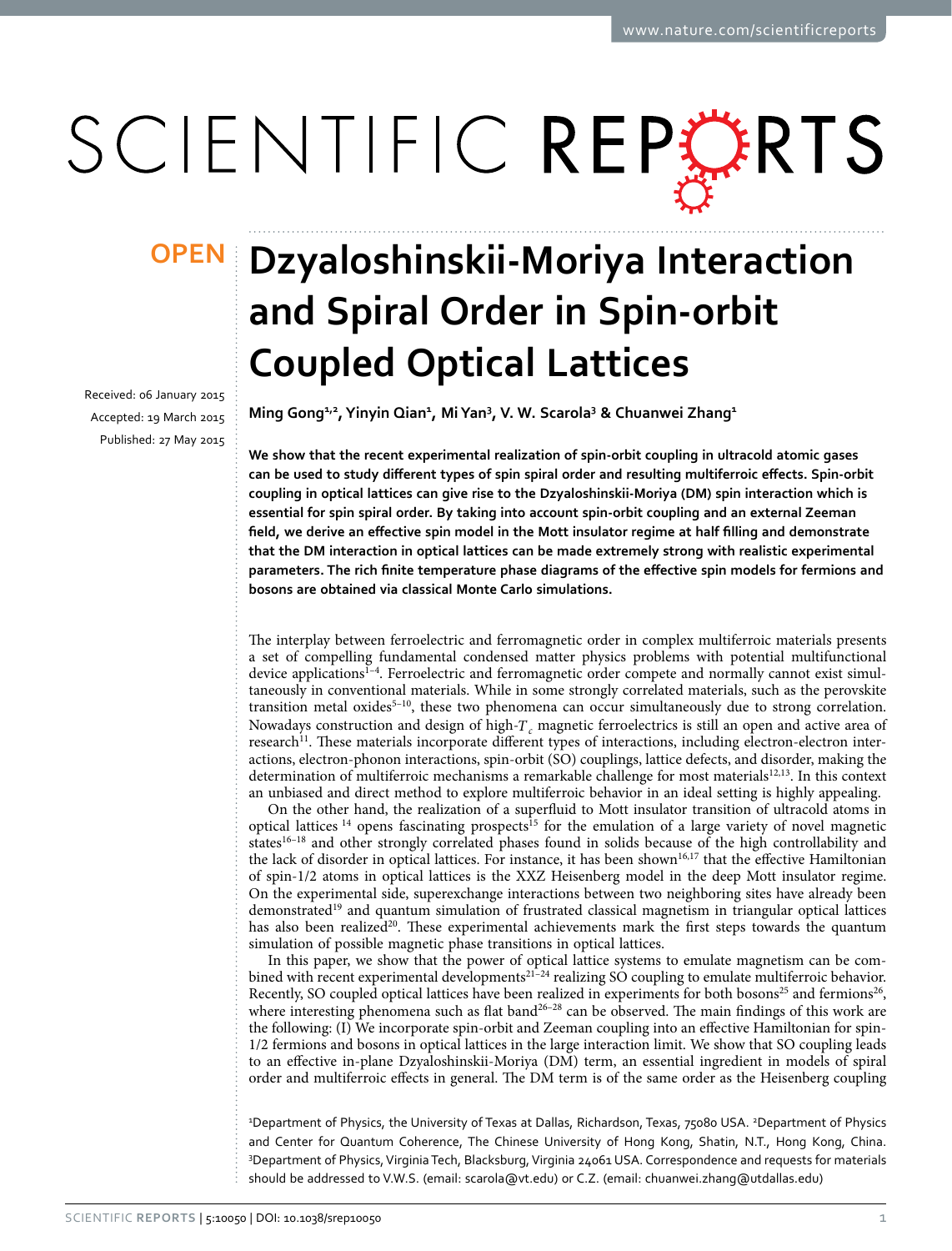constant. (II) We study the finite temperature phase diagram of the effective spin model using classical Monte Carlo (MC). We find that competing types of spiral order depend strongly on both SO and effective Zeeman coupling strength. (III) We find that the critical temperature for the spiral order can be of the same order as the Heisenberg coupling constant. Thus, if magnetic quantum phase transitions can be emulated in optical lattices, then spiral order and multiferroic-based models can also be realized in the same setup with the inclusion of SO coupling.

#### **Results**

**Effective Hamiltonian.** We consider spin-1/2 ultracold atoms loaded into a two-dimensional (2D) square optical lattice. We restrict ourselves to the deep Mott insulator regime where the charge/mass degree of freedom is frozen while the spin degree of freedom remains active. Here the atomic hyperfine levels map onto effective spin states. The scattering length between atoms in optical lattices can be controlled by a Feshbach resonance. Certain atoms, e.g.,  $\frac{40}{K}$ , exhibit considerable tunability<sup>29</sup>. To derive the inter-spin interaction in this regime we first consider a two-site tight-binding model,

$$
H = -\sum_{\sigma} t_{\sigma} c_{1\sigma}^{\dagger} c_{2\sigma} + V_{\rm so} + V_z + \frac{1}{2} \sum_{i,\sigma\sigma'} U_{\sigma\sigma'} : n_{i\sigma} n_{i\sigma\sigma'} : , \qquad (1)
$$

where *ci<sup>σ</sup>* † creates a particle (either a boson or a fermion) in a Wannier state, *wi*,*σ*, localized at a site *i* and in a spin state  $\sigma \in \{\uparrow, \downarrow\}$ .  $n_{i\sigma} = c_{i\sigma}^{\dagger} c_{i\sigma}$  is the number operator. The tunneling and interaction matrix elements are  $t_{\sigma} = \int d\mathbf{x} w_{i,\sigma}^* \left[ \mathbf{p}^2/2m + V(\mathbf{x}) \right] w_{i+1,\sigma}$  and  $U_{\sigma\sigma'} = g_{\sigma\sigma'} \int d\mathbf{x} \left| w_{i,\sigma} \right|^2 \left| w_{i,\sigma'} \right|^2$ , respectively, where Į  $g_{\sigma\sigma'}$  is the interaction strength between species  $\sigma$  and  $\sigma'$ , *m* is the mass of the atom, and *V* (**x**) is a lattice potential. Here :: denotes normal ordering. For a general theory the tunneling is assumed to be spin dependent, which is a feature unique to ultracold atom systems<sup>[17](#page-6-6)[,18](#page-6-13)</sup>. The second term is the Rashba SO coupling<sup>30</sup>, written in the continuum as  $\gamma (p_x \sigma_y - p_y \sigma_x)$ . But on a lattice it can be written as

$$
V_{so} = i\lambda c_i^{\dagger} e_z \cdot (\boldsymbol{\sigma} \times \mathbf{d}) c_j + h.c.,
$$
 (2)

where  $c_i^{\dagger} = (c_{i\uparrow}^{\dagger}, c_{i\downarrow}^{\dagger})$ ,  $\sigma$  denotes Pauli matrices, and  $\lambda = -i\gamma \int d\mathbf{x} w_i^* p_x w_{i+\mathbf{e}_x}$  is the SO coupling strength.  $d \equiv (dx, dy)$  is the vector from a site at position  $r_j$  to a site at  $r_i$ , where  $dx = (r_i - r_j) \cdot e_x$  and  $dy = (r_i - r_i) \cdot e_y$ . Eq. 2 describes the tunneling between neighboring sites paired with a spin flip. The magnitude and sign of  $\lambda$  can be tuned in experiments using coherent destructive tunneling methods<sup>[31](#page-6-15)</sup>. The third term is the external Zeeman field  $V_z = \sum_{i,\sigma} \Upsilon_{\sigma} n_{i\sigma}$  with  $\Upsilon_{\sigma} = \pm \Upsilon/2$ .

In the deep Mott insulator regime, the degeneracy in spin configurations is lifted by second order virtual processes. The effective Hamiltonian  $H_{\text{eff}}$  can be obtained using perturbation theory. We take the Mott insulator as the unperturbed state and derive the corrections of the effective Hamiltonian by the standard Schrieffer-Wolf transformation<sup>[17](#page-6-6)[,32](#page-6-16)</sup>. The Schrieffer-Wolf transformation applies a canonical transformation  $H_{\text{eff}} = e^{iS} H e^{-iS}$  to obtain the second order Hamiltonian  $H_{\text{eff}} = H_0 + \frac{1}{2} [iS, V]$  by eliminating the first order term using  $V = - [iS, H_0]$ . In the spin representation we define  $\bar{S}_i = \sum_{ss} c_{is}^{\dagger} \sigma_{ss'} c_{is'}$ , and extend the two-site model to the whole lattice, yielding

$$
H_{\text{eff}} = \sum_{\langle i,j\rangle\alpha=x,y,z} J_{\alpha} S_i^{\alpha} S_j^{\alpha} + \sum_i \mathbf{B} \cdot \mathbf{S}_i +
$$
  

$$
\sum_{ij} \mathbf{D}_{ij} \cdot (\mathbf{S}_i \times \mathbf{S}_j) + \mathbf{S}_i \cdot \Gamma_{ij} \cdot \mathbf{S}_j.
$$
 (3)

The first two terms are Heisenberg exchange and Zeeman terms, respectively, while the last two terms arise from SO coupling. In solid state systems the third term is called the DM interaction<sup>[33](#page-6-17)[,34](#page-6-18)</sup>, which is believed to drive multiferroic behavior. The definition of the D vector and the Γ tensor will be presented below. The structure of these terms can be derived from basic symmetry analyses but the coefficients must be computed microscopically. In the following we derive the coefficients in Eq. 3 by considering the coupling between four internal degenerate ground states  $\vert \alpha \rangle \in \{ \vert \uparrow; \uparrow \rangle, \vert \uparrow; \downarrow \rangle, \vert \downarrow; \uparrow \rangle, \vert \downarrow; \downarrow \rangle \}$ through the spin independent and dependent tunnelings  $t_\sigma$  and  $\lambda$ . The couplings are different for fermions and bosons, as illustrated in [Fig. 1](#page-2-0).

**Fermionic atoms.** For fermionic atoms, there are only two possible excited states  $|ex\rangle = |\uparrow \downarrow \, \downarrow \, \uparrow \rangle$ and  $|0; \uparrow \downarrow\rangle$ , as shown schematically in Fig. 1(a). We find  $(J_x + J_y)/2 = 4t_\uparrow t_\downarrow/U$ ,  $(J_x - J_y)/2 = 8(-dx^2 + dy^2) U \lambda^2/(U^2 - \Upsilon^2)$ , and  $J_z = 2(t_1 - t_1)^2/U - 4d^2 U \lambda^2/(\Upsilon^2 - \Upsilon^2)$ , with  $d^2 = dx^2 + dy^2$ . The DM interaction coefficient is  $D=2(t_1+t_1)(\Upsilon^2-2U^2)\lambda/(U(\Upsilon^2-U^2))(dy, dx, 0)$ , and the effective Zeeman field contains **B** =  $4(\Upsilon - 2d^2\Upsilon\lambda^2/(\Upsilon^2 - U^2))(0,0,1)$ . Note that without SO coupling the model reduces to the well-known XXZ Heisenberg model with rotational symmetry<sup>16[,17](#page-6-6)</sup>. However, this symmetry is broken by the SO coupling, yielding an XYZ-type Heisenberg model. Similar results are also observed for bosons.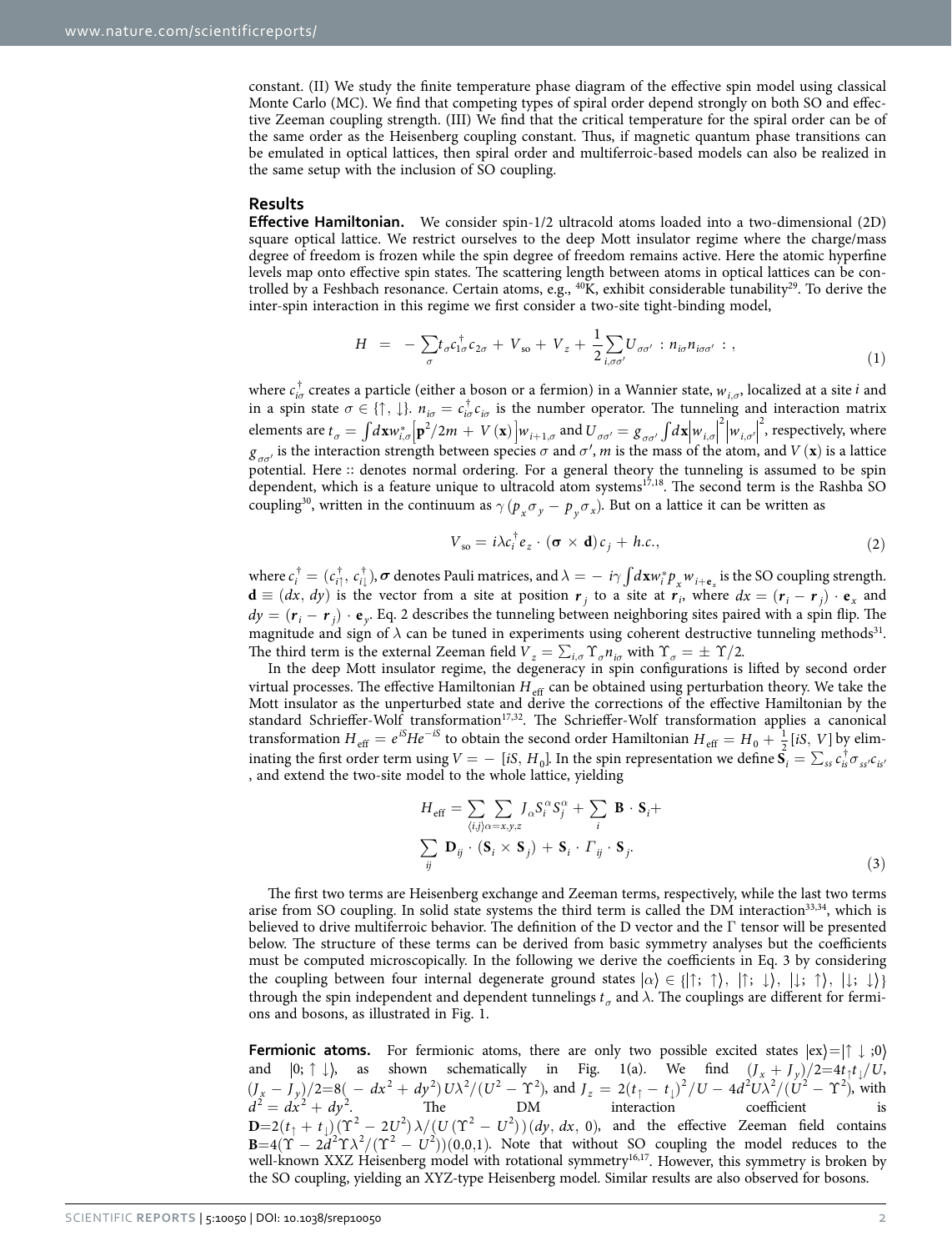

<span id="page-2-0"></span>**Figure 1. Transition processes due to different tunneling mechanisms.** Spin-conserving tunneling (solid lines, *tσ* terms) and SO coupling mediated tunneling (dashed lines, *λ* terms) are plotted for spin-1/2 fermions (**a**) and spin-1/2 bosons (**b**)  $\mu_{\sigma}$  is the chemical potential. The lowest 4 levels are ground states, and the higher energy levels are the excited states.

**Bosonic atoms.** For bosonic atoms, there are six excited states  $|e x\rangle = | \uparrow \uparrow; 0 \rangle$ ,  $| \uparrow \downarrow; 0 \rangle$ ,  $| \downarrow \downarrow; 0 \rangle$ ,  $| 0; \uparrow \uparrow \rangle$ ,  $\ket{0;\uparrow\downarrow}$ ,  $\ket{0;\downarrow\downarrow}$ , as shown in [Fig. 1\(b\).](#page-2-0) Without SO coupling, the only allowed inter-state second-order transition is between  $|2\rangle$  and  $|3\rangle$ , similar to the fermionic case. The presence of SO coupling permits other inter-state transitions, therefore the bosonic case is much more complex than the fermionic case. For simplicity we only show the results for  $U_{\uparrow\uparrow}=U_{\downarrow\downarrow}=U_{\uparrow\downarrow}=U,$  which yields  $(J_x + J_y)/2 = -4t_\uparrow t_\downarrow/U, \ \ (J_x - J_y)/2 = 4(d_x^2 - d_y^2)U\lambda^2/(U^2 - \Upsilon^2),$  $J_z = -4t_1t_1/U + 2[(T^2 - U^2)(t_1 - t_1)^2 + 2U^2d^2\lambda^2]/U(U^2 - T^2),$  $\overline{\phantom{a}}$ ļ  $\mathbf{D} = -2(t_1 + t_1)(\Upsilon^2 - 2U^2)\lambda/U(\Upsilon^2 - U^2)(dy, dx, 0), \text{ and } \mathbf{B} = (0, 0, 4\Upsilon).$ 

The last term in Eq. 3 reads as  $\bm{S}_i\cdot\Gamma_{ij}\cdot\bm{S}_j=\eta\frac{8d_xd_yU\lambda^2}{(U^2-\Upsilon^2)}(S_i^XS_j^y+S_j^YS_j^z)$  $y \cdot \Gamma_{ij} \cdot \mathbf{S}_j = \eta \frac{8d_x d_y U \lambda^2}{(U^2 - \Upsilon^2)} (S_i^x S_j^y + S_j^y S_i^x)$ , where  $\eta = + \ 1(\ - \ 1)$ for fermions (bosons). This term arises from the coupling between states  $|1\rangle$  and  $|4\rangle$ ,  $|1\rangle|4\rangle = S_i^x S_j^x - S_i^y S_j^y + i(S_i^x S_j^y + S_i^y S_j^x)$ . Here the real part contributes asymmetric terms to **the Heisenberg model, while the imaginary part contributes to** Γ*ij***. In a square lattice with**   $d_x d_y = 0$ , this term vanishes. However, for tilted lattices, such as triangular and honey**comb, this term should be significant.**

**Lattice parameters.** We estimate the possible parameters that can be achieved in a square optical lattice  $V(x, y) = V(x) V(y)$ , where  $V(x) = V_L \sin^2(k_L x)$ . We define the lattice depth  $s = V_L/E_R$  in units of he recoil energy  $E_R = \hbar^2 k_L^2 / 2m$ , where  $k_L$  is the wavevector of the laser. The SO coupling coefficient is given by  $\gamma \sim \hbar k_R / m$ ,  $k_R$  is the wavevector of the external Raman lasers, and  $k_R \sim k_L$  in most cases. The Raman lasers are pure plane waves, and serve as a perturbation to the hopping between adjacent sites.

We use the Wannier functions of the lowest band without SO coupling to calculate the tight binding parameters *t* and  $\lambda$ . In a square lattice, coordinates decouple and the Bloch functions are Mathieu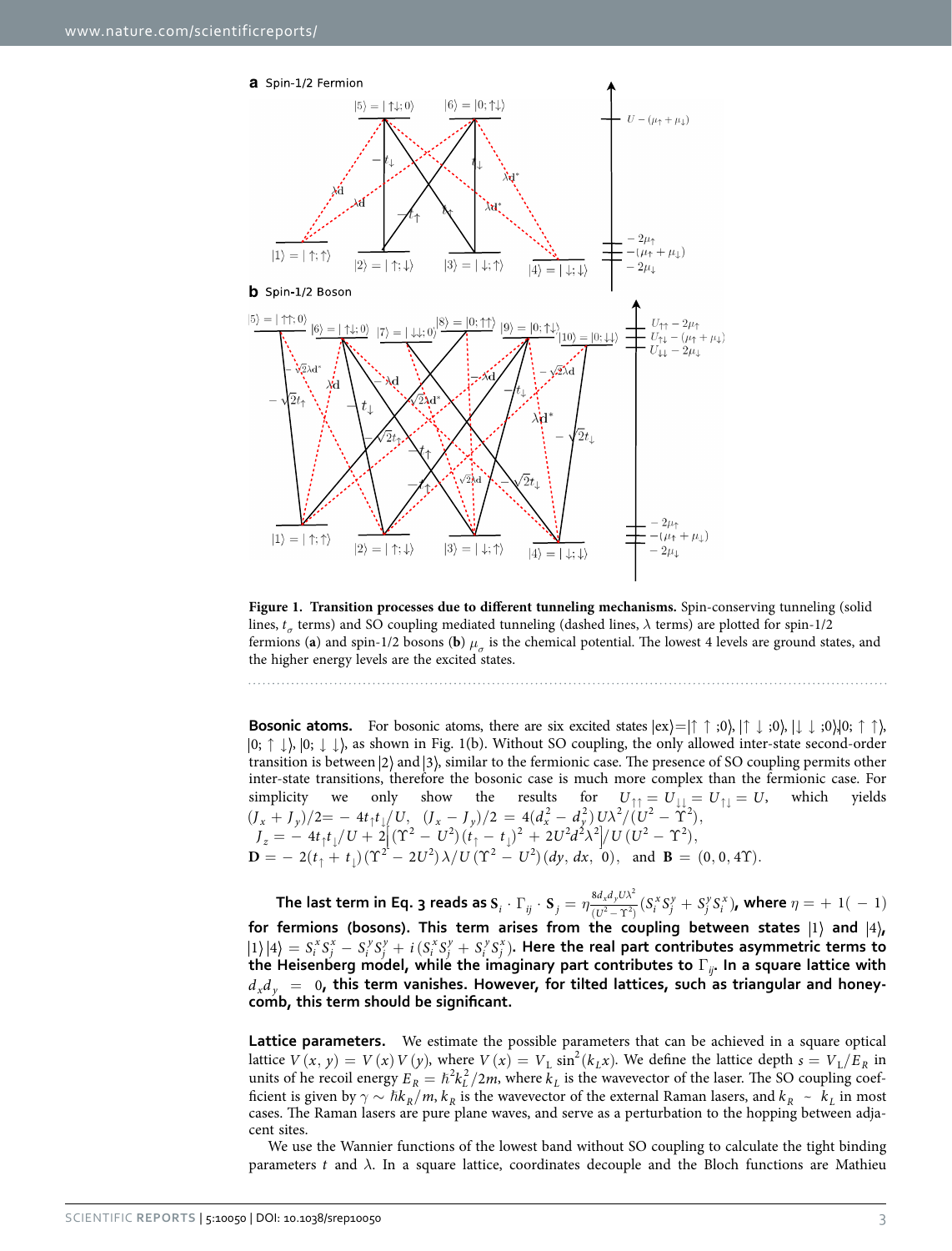

<span id="page-3-0"></span>**Figure 2. Tunable parameters in an optical lattice.** (**a**) Tunneling amplitudes as a function of lattice depth.  $t$  is the hopping due to the kinetic energy,  $t_{\mathrm{appr.}}$  is the analytic expression derived in the deep lattice regime, and  $\lambda$  is the SO mediated hopping strength. (**b**) Plot of  $\left|D\right|/|J|$  as a function of  $\lambda/t$  for  $U_{\sigma\sigma'} = U$ ,  $t_{\sigma} = t$ .

functions. The Wannier functions can be obtained from the Fourier transform of the Bloch functions. Our numerical results are presented in [Fig. 2\(a\).](#page-3-0) The large *s* limit,  $t \sim t_{\rm appr.} = 4E_R/\sqrt{\pi s}^{3/4} \exp(-2\sqrt{s})$ , is also plotted for comparison. Note that  $U/E_R \sim (8/\pi)^{1/2} k_L a_s s^{3/4}$  is in general much larger than *t* and can be controlled through a Feshbach resonance independently.

In [Fig. 2\(b\)](#page-3-0) we plot  $|\mathbf{D}|/|\mathbf{J}|$  as a function of  $\xi = \lambda/t$  for  $U_{\sigma\sigma'} = U$ ,  $t_{\sigma} = t$ .  $|\mathbf{D}|/|\mathbf{J}|$  reaches the maximum value of 1.0 at  $\lambda = t$ . This is in sharp contrast to models of weak multiferroic effects in solids with  $D/J = |D|/|J| \sim 0.001 - 0.1$ , which is generally induced by small atomic displacements<sup>35</sup>. Optical lattices, by contrast, can be tuned to exhibit either weak or strong DM terms. This enhanced tunability enables optical lattice systems to single out the effects of strong DM interactions and study the impact of the DM term.

There are notable differences between our model and corresponding models in solids (*i*) In solids the SO coupling arises from intrinsic (atomic) SO coupling and **D** is generally along the *z* direction (out of plane). However, in our model **D** is in the plane and the out of plane component is zero. (*ii*) In our effective spin model,  $J_{ij}^{\alpha}$  depends on the direction of the bond  $(d_x, d_y)$  and the SO coupling strength, while in solids  $J_{ij}^{\alpha}$  is independent of SO coupling due to its negligible role.

**Spiral order and multiferroics in 2D optical lattices.** We now explore the rich phase diagrams of the effective spin Hamiltonian using classical MC simulations. Classical MC has been widely used to explore the phase diagrams of the Heisenberg model with DM interactions in the context of solids<sup>11,[36–38](#page-6-19)</sup> (thus weak DM interactions). This method may not be used to determine the precise boundaries between different phases but can be an efficient tool to determine different possible phases. Due to the unique features of our effective model (e.g., strong DM interactions) the phase diagrams we present here are much more rich and comprehensive than those explored in the context of solids. We focus on the regime where  $t_{\sigma} = t$ ,  $U_{\sigma\sigma'} = U$  (spin independent), and  $\Upsilon \ll U$ , and define  $J_0 = 4t^2/U$  as the energy scale. The rescaled effective Hamiltonian becomes

$$
H = \eta \sum_{ij} \sum_{a=x,y,z} j^a S_i^a S_j^a + \mathbf{D} \cdot \mathbf{S}_i \times \mathbf{S}_j + h \sum_i S_i^z,
$$
\n(4)

where  $j^x = -1 + (d_x^2 - d_y^2)\xi^2$ ,  $j^y = -1 - (d_x^2 - d_y^2)\xi^2$ ,  $j^z = -1 + \xi^2$ ,  $\mathbf{D} = -2\xi(d_y, d_x, 0)$ , and  $\xi = \lambda/t$ .

Eq. 4 hosts a variety of magnetic and spin spiral phases, which are generally characterized by the magnetic and spiral order parameters<sup>39,[40](#page-6-21)</sup>

$$
M = N_s^{-1} \sum_i S_i^z \text{ and } \mathbf{P} = N_s^{-1} \sum_{\langle i,j \rangle} \mathbf{d}_{ij} \times \mathbf{S}_i \times \mathbf{S}_j,\tag{5}
$$

where *N*<sub>c</sub> is the number of sites. However, these two order parameters do not fully characterize the phase diagrams because in some cases there are still local magnetic or spiral orders although both *M* and  $P = |\mathbf{P}|$  are vanishingly small. In these cases, we also take into account the spin structure factor:

$$
S(\mathbf{k}) = N_s^{-2} \sum_{i,j} \langle \mathbf{S}_i \cdot \mathbf{S}_j \rangle \exp(i\mathbf{k} \cdot (\mathbf{R}_i - \mathbf{R}_j)).
$$
 (6)

 $S(\mathbf{k})$  shows peaks at different positions in momentum space for different phases. For instance, the peak of the spin structure factor is at **k** =  $(0, 0)$  for ferromagnetic phases, **k** =  $(\pi, \pi)$  for antiferromagnetic phases, and  $(\pi, 0)$  (or  $(0, \pi)$ ) for the flux spiral phase ( $P = 0$  but with nontrivial local spin structure).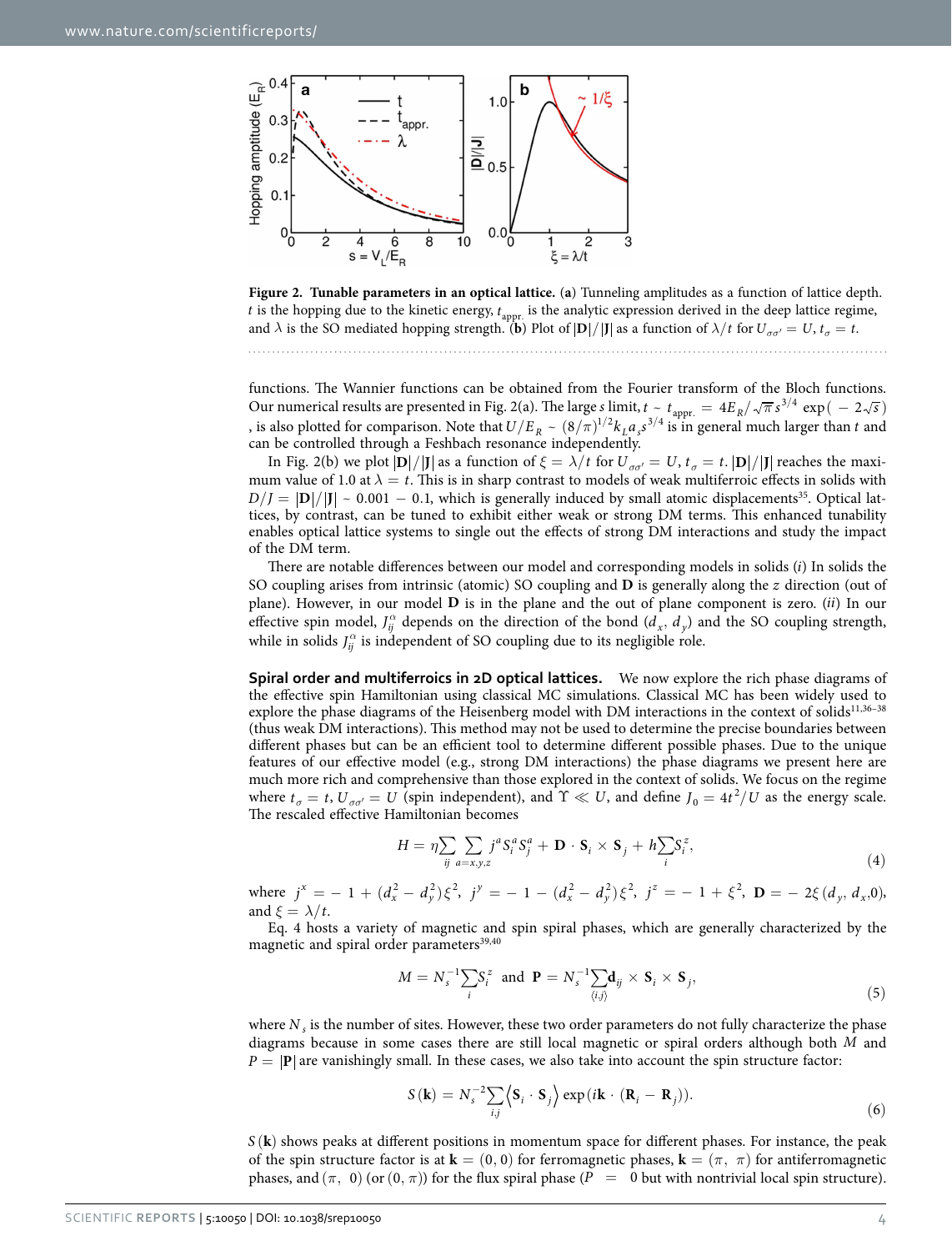

<span id="page-4-0"></span>**Figure 3. Phase diagrams of 2D optical lattices.** Classical Monte Carlo simulations are performed for an  $8 \times 8$  lattice with fermions (**a**) and bosons (**b**) at temperature  $T = 0.05 J_0$ . The phases diagrams are determined by the magnetization order, the spiral order, and the spin structure factor. Different regions correspond to:  $M = 0$ ,  $P = 0$  for green,  $M \neq 0$ ,  $P = 0$  for grey,  $M = 0$ ,  $P \neq 0$  for cyan, and  $M \neq 0$ ,  $P \neq 0$  for red. The abbreviations are: (**a**) AF: antiferromagnetic phase with zero total magnetization; MAF: antiferromagnetic phase with non-zero total magnetization; NMS: zero magnetization spiral order; MS: magnetic spiral order; NMFS: nonmagnetic flux spiral phase; MFS: magnetic flux spiral phase. In (**b**) SM: simply magnetic order; SMS: simply magnetic spiral order: Other abbreviations are the same as in (**a**) The dashed lines are guides to the eye. The spin structure factors of the points marked by plus signs are shown in [Fig. 4](#page-5-2).

General spiral orders correspond to other **k**. We obtain the phase diagrams by analyzing both the order parameters and spin structure factors. We have not checked for long range order in the spin structure factor. We expect quasi-long range order to accompany magnetized phases at low *h*, e.g., a ferromagnetic phase for  $\xi \ll 1$ .

The phase diagrams of an  $8 \times 8$  lattice in [Fig. 3](#page-4-0) show a rich interplay between magnetic orders and spin spiral orders. For instance, for fermions with small SO coupling ( $\xi$  < 0.25), the ground states are anti-ferromagnetic states with zero (non-zero) magnetization for a Zeeman field  $h/J_0 < 0.8$  ( $h/J_0 > 0.8$ ). While for large SO coupling ( $\xi > 1.45$ ), the ground states are either nonmagnetic or magnetic flux spiral phases (similar to the flux phase with a small spiral order *P*). For  $\xi \gg 1$  the DM term is not important because  $D/J \sim 1/\xi$ , therefore the pure flux phase with zero spiral order can be observed. Similarly, the increasing SO coupling for bosonic atoms gives rise to a series of transitions from simply magnetic (ferromagnetic at small *h*) order to simply magnetic spiral order (with zero total spiral order but local spiral structure), then to magnetic spiral orders (or non-magnetic spiral orders) and finally to flux spiral orders. The emergence of the spiral order and flux order with increasing SO coupling can be clearly seen from the change of the spin structure factors in [Fig. 4,](#page-5-2) which shift from  $\mathbf{k} = (0, 0)$  or  $(\pi, \pi)$ to  $(\pi, 0)$  and  $(0, \pi)$ .

The spin spiral order phase transition temperature is comparable to the magnetic phase transition temperature,  $\sim J_0$ . In [Fig. 5\(a\),](#page-5-3) we plot the spin configuration of fermions at  $T = 0.05J_0$ ,  $\xi = 1.0$  and *h* = . 1 5 (MS phase), which shows clear spiral ordering. The corresponding order parameters *P* and *M* are plotted in [Fig. 5\(b\)](#page-5-3) as a function of temperature. The inset shows the susceptibility  $\chi_p \sim (\delta P)^2 / T$ . We see a phase transition at  $T_c \sim 0.5 J_0$ , which is comparable to the magnetic critical temperature<sup>17</sup> (In 2D, the Heisenberg model has a critical temperature  $T_c = J_0$  in mean-field theory). Note that spiral order can also exist in the frustrated model without SO coupling, however, the critical temperature is generally much smaller than the magnetic phase transition temperature<sup>11,[41](#page-6-22)</sup>. Our results therefore show that SO coupling in the absence of frustration provides an excellent platform to search for spiral order and multiferroics-based states in optical lattices.

#### **Discussion**

Finally we note that different spiral orders may be observed using optical Bragg scattering methods $42$ , which probe different spin structure factors for different spiral orders. Similar methods have been widely used in solid state systems. Furthermore, in optical lattices, the local spin magnetization at each lattice site (thus the magnetic order *M*) as well as the local spin-spin correlations (thus the spiral order *P*) can be measured directl[y43](#page-6-24),[44,](#page-6-25) which provides a powerful new tool for understanding the physics of spiral orders and multiferroic effects in optical lattices.

**Note added.** During the preparation of this manuscript (the initial version is available at arXiv:1205.6211) we became aware of work $45-47$  on similar topics.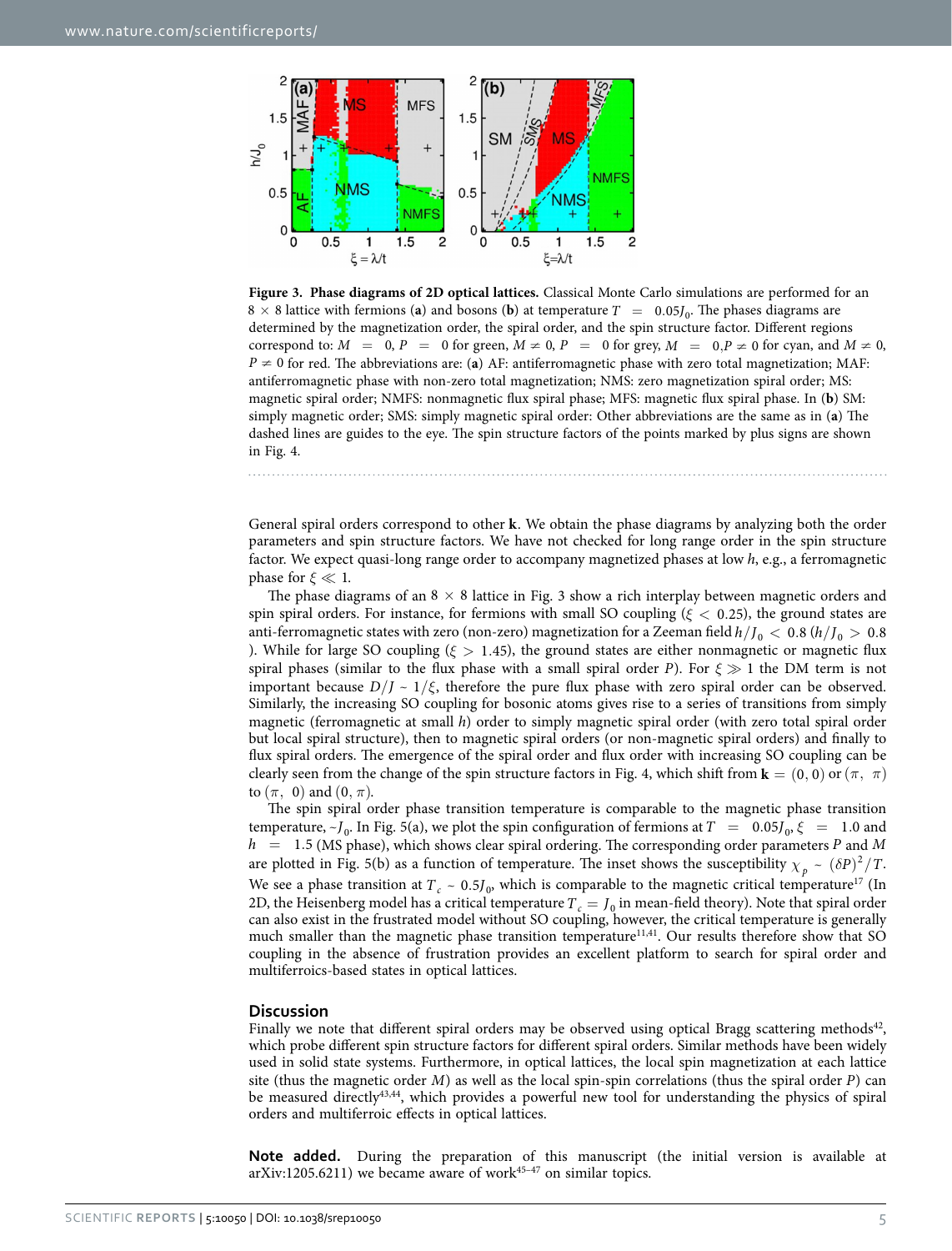

<span id="page-5-2"></span>**Figure 4. Spin structure factors for different quantum phases marked by plus signs in** [Fig. 3.](#page-4-0) The upper panels show the results for fermions at  $h / I_0 = 1.1$ , while the lower panels show the results for bosons at  $h/J_0$  = 0.218.



<span id="page-5-3"></span>**Figure 5.** Spin configurations and phase transitions. (a) The spin configuration of fermions in an  $8 \times 8$ lattice at  $T = 0.05 J_0$ ,  $\xi = 1.0$  and  $h/J_0 = 1.5$ . The corresponding magnetization and spiral order as a function of temperature is shown in (**b**) The inset plots  $\chi_p \sim (\delta P)^2/T$  vs. temperature, which indicates a phase transition at  $T_c \sim 0.5 J_0$ . Similar features can also been found for bosons with the same parameters. 

**Methods**

. . . . . . . . . . . . .

The phase diagrams of an  $8 \times 8$  lattice are computed by classical MC methods for both fermions and bosons. The results are obtained after 10 $^6$  thermalization steps followed by 10 $^6$  sampling steps in each MC run at low temperature  $(T = 0.05J_0)$ . We have checked that for lower temperatures the phase diagrams do not change quantitatively. We also verify that similar phase diagrams can be obtained for larger system sizes, however, the spiral orders in a larger optical lattice become more complicated, and the boundary between different quantum phases is shifted.

#### **References**

- <span id="page-5-0"></span>1. Fiebig, M. Revival of the magnetoelectric effect. *J. Phys. D: Appl. Phys.* **38,** R123 (2005).
- 2. Dawber, M., Rabe, K. M. & Scott, J. F. Physics of thin-film ferroelectric oxides. *Rev. Mod. Phys.* **77,** 1083 (2005).
- 3. Basov, D. N. *et al.* Electrodynamics of correlated electron materials. *Rev. Mod. Phys.* **83,** 471 (2011).
- 4. Catalan, G., Seidel, J., Ramesh, R. & Scott, J. F. Domain wall nanoelectronics. *Rev. Mod. Phys.* **84,** 119 (2012).
- <span id="page-5-1"></span>5. Tokura, Y. & Seki, S. Multiferroics with spiral spin orders. *Adv. Mater.* **22,** 1554 (2010).
- 6. Kimura, T. Spiral magnets as magnetoelectrics. *Annu. Rev. Mater. Res.* **37,** 387–413 (2007).
- 7. Cheong, S.-W. & Mostovoy, M. Multiferroics: a magnetic twist for ferroelectricity. *Nature Materials* **6,** 13 (2007).
- 8. Ramesh, R. & Spaldin, N. A. Multiferroics: progress and prospects in thin films. *Nature Materials* **6,** 21 (2007).
- 9. Eerenstein, W., Mathur, N. D. & Scott, J. F. Multiferroic and magnetoelectric materials. *Nature* **442,** 759 (2006).
- 10. Tokura, Y. Multiferroics as quantum electromagnets. *Science* **312,** 1481 (2006).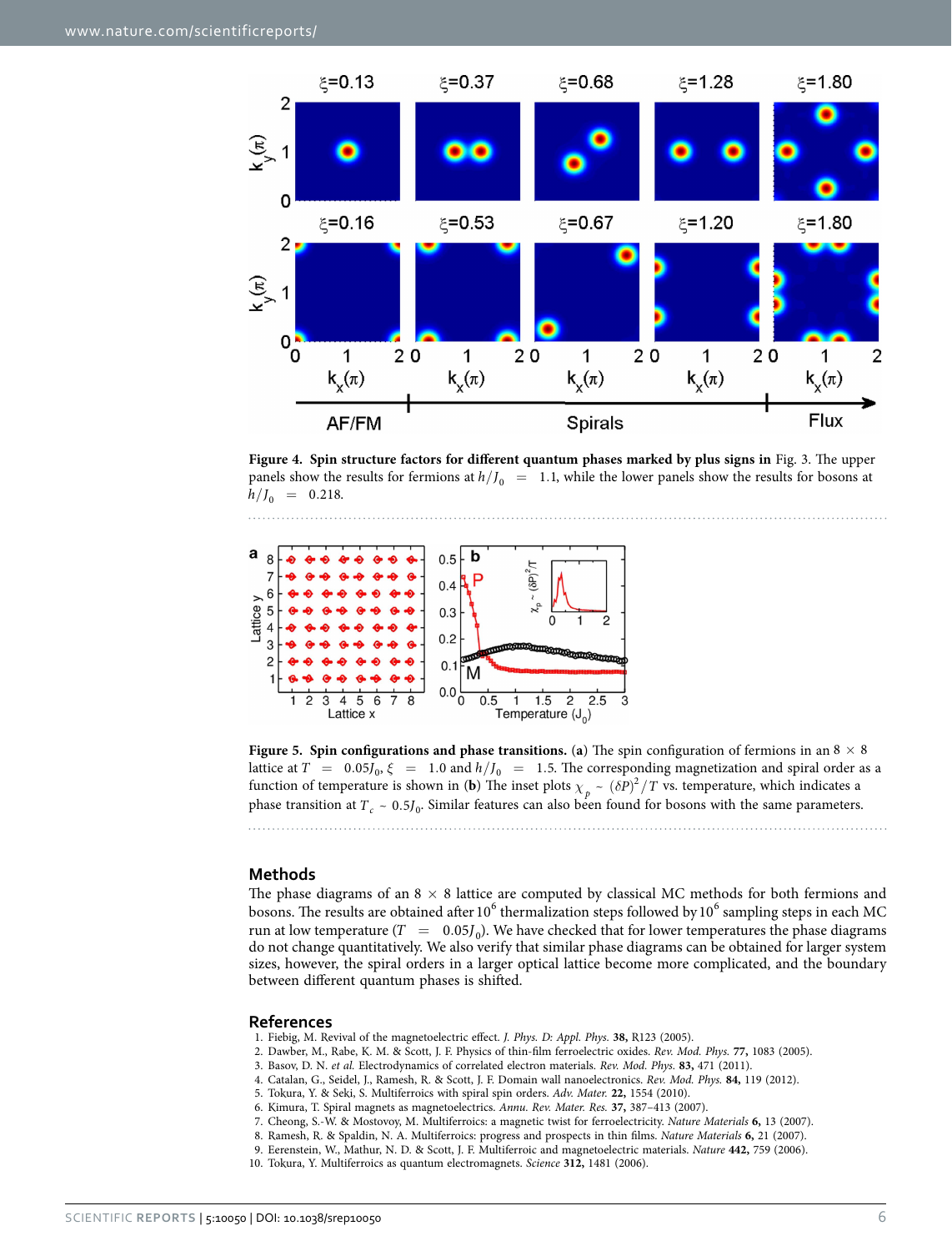- <span id="page-6-0"></span>11. Jin, G., Cao, K., Guo, G.-C. & He, L. Origin of ferroelectricity in high-*Tc* magnetic ferroelectric CuO. *Phys. Rev. Lett.* **108,** 187205  $(2012)$
- <span id="page-6-1"></span>12. Sergienko, I. A. & Dagotto, E. Role of the Dzyaloshinskii-Moriya interaction in multiferroic perovskites. *Phys. Rev. B* **73,** 094434  $(2006)$
- <span id="page-6-3"></span><span id="page-6-2"></span>13. Katsura, H., Nagoasa, N. & Balatsky, A. V. *Phys. Rev. Lett.* **95,** 057205 (2005).
- 14. Greiner M., Mandel, O., Esslinger, T., Hänsch, T. W. & Bloch, I. Quantum phase transition from a superfluid to a Mott insulator in a gas of ultracold atoms. *Nature* **415,** 39 (2002).
- <span id="page-6-4"></span>15. Bloch, I., Dalibard, J. & Zwerger, W. Many-body physics with ultracold gases. *Rev. Mod. Phys.* **80,** 885 (2008).
- <span id="page-6-5"></span>16. Kuklov, A. B. & Svistunov, B. V. Counterflow superfluidity of two-species ultracold atoms in a commensurate optical lattice. *Phys. Rev. Lett.* **90,** 100401 (2003).
- <span id="page-6-6"></span>17. Duan, L. -M., Demler, E. & Lukin, M. D. Controlling spin exchange interactions of ultracold atoms in optical lattices. *Phys. Rev. Lett.* **91,** 090402 (2003).
- <span id="page-6-13"></span>18. Altman, E., Hofstetter, W., Demler, E. & Lukin, M. D. Phase diagram of two-component bosons on an optical lattice. *New Journal of Physics* **5,** 113, (2003).
- <span id="page-6-7"></span>19. Trotzky, S. *et al.* Time-resolved observation and control of superexchange interactions with ultracold atoms in optical lattices. *Science* **319,** 295 (2008).
- 20. Struck, J. *et al.* Quantum simulation of frustrated classical magnetism in triangular optical lattices. *Science* **333,** 996 (2011).
- <span id="page-6-9"></span><span id="page-6-8"></span>21. Lin, Y.-J., Jimenez-Garcia, K. & Spielman, I. B. Spinorbit-coupled BoseEinstein condensates. *Nature* **471,** 83 (2011).
- 22. Chen, S. *et al.* Collective dipole oscillations of a spin-orbit coupled Bose-Einstein condensate. *Phys. Rev. Lett.* **109,** 115301 (2012).
- 23. Fu, Z., Wang, P., Chai, S., Huang, L. & Zhang, J. Bose-Einstein condensate in a light-induced vector gauge potential using 1064 nm optical-dipole-trap lasers. *Phys. Rev. A* **84,** 043609 (2011).
- 24. Wang, P. *et al.* Spin-orbit coupled degenerate Fermi gases. *Phys. Rev. Lett.* **109,** 095301 (2012).
- <span id="page-6-11"></span><span id="page-6-10"></span>25. Jiménez-Garca, K. *et al.* Peierls Substitution in an Engineered Lattice Potential. *Phys. Rev. Lett.* **108,** 225303 (2012).
- 26. Cheuk, L. W. *et al.* Spin-Injection Spectroscopy of a Spin-Orbit Coupled Fermi Gas. *Phys. Rev. Lett.* **109,** 095302 (2012)
- 27. Zhang, Y. & Zhang, C. Bose-Einstein condensates in spin-orbit-coupled optical lattices: Flat bands and superfluidity. *Phys. Rev. A* **87,** 023611 (2013)
- 28. Lin, F., Zhang, C. & Scarola, V. W. Emergent Kinetics and Fractionalized Charge in 1D Spin-Orbit Coupled Flatband Optical Lattices *Phys. Rev. Lett.* **112,** 110404 (2014).
- <span id="page-6-12"></span>29. Köhl Khl, M., Moritz, H., Stferle, T., Günter, K. & Esslinger, T. Fermionic atoms in a 3D optical lattice, *Phys. Rev. Lett.* **94,** 080403 (2005).
- <span id="page-6-14"></span>30. Zhang, Y. & Zhang, C. Mean-field dynamics of spin-orbit coupled Bose-Einstein condensates. *Phys. Rev. Lett.* **108,** 035302 (2012).
- <span id="page-6-15"></span>31. Zhang, Y., Chen, G. & Zhang, C. Tunable spin-orbit coupling and quantum phase transition in a trapped Bose-Einstein condensate. *Sci. Rep.* **3,** 1937 (2013)
- <span id="page-6-16"></span>32. Hewson, A. C. *The Kondo Problems to Heavy Fermions*. (Cambridge University Press, Cambridge, England, 1997).
- <span id="page-6-17"></span>33. Dzyaloshinskii, I. E. Theory of helicoidal structures in antiferromagnets. I. nonmetals. *Sov. Phys. JETP* **19,** 960 (1964).
- <span id="page-6-18"></span>34. Moriya, T. Anisotropic superexchange interaction and weak ferromagnetism. *Phys. Rev.* **120,** 91 (1960).
- 35. Sergienko, I. A. & Dagotto, E. Role of the Dzyaloshinskii-Moriya interaction in multiferroic perovskites. *Phys. Rev. B* **73,** 094434 (2006).
- <span id="page-6-19"></span>36. Sen, C., Liang, S. & Dagotto, E. Complex state found in the colossal magnetoresistance regime of models for manganites. *Phys. Rev. B* **85,** 174418 (2012).
- 37. Liang, S., Daghofer, M., Dong, S., Sen, C. & Dagotto, E. Emergent dimensional reduction of the spin sector in a model for narrow-band manganites. *Phys. Rev. B* **84,** 024408 (2011).
- 38. Dong, S. *et al.* Exchange bias driven by the Dzyaloshinskii-Moriya interaction and ferroelectric polarization at G-type antiferromagnetic perovskite interfaces. *Phys. Rev. Lett.* **103,** 127201 (2009).
- <span id="page-6-20"></span>39. Mostovoy, M. Ferroelectricity in Spiral Magnets. *Phys. Rev. Lett.* **96,** 067601 (2006).
- <span id="page-6-21"></span>40. Katsura, H., Nagaosa, N. & Balatsky, A. Spin Current and Magnetoelectric Effect in Noncollinear Magnets. *Phys. Rev. Lett.* **95,** 057205 (2005).
- <span id="page-6-22"></span>41. Blake, G. R. *et al.* Spin structure and magnetic frustration in multiferroic RMn<sub>2</sub>O<sub>5</sub>(R=Tb, Ho, Dy). *Phys. Rev. B* 71, 214402 (2005).
- <span id="page-6-23"></span>42. Corcovilos, T. A., Baur, S. K., Hitchcock, J. M., Mueller, E. J., & Hulet, R. G. Detecting antiferromagnetism of atoms in an optical lattice via optical Bragg scattering *Phys. Rev. A* **81,** 013415 (2010).
- <span id="page-6-24"></span>43. Bakr, W. S., Gillen, J. I., Peng, A., Fölling, S. & Greiner, M. A quantum gas microscope for detecting single atoms in a Hubbardregime optical lattice. *Nature* **462,** 74 (2009).
- <span id="page-6-25"></span>44. Weitenberg, C. *et al.* Single-spin addressing in an atomic Mott insulator. *Nature* **471,** 319 (2011).
- <span id="page-6-26"></span>45. Radic, J., Di Ciolo, A., Sun, K. & Galitski, V. Exotic quantum spin models in spin-orbit-coupled Mott insulators *Phys. Rev. Lett.* **109,** 085303 (2012) (also available at arXiv:1205.2110).
- 46. Cole, W. S., Zhang, S. Z., Paramekanti, A. & Trivedi, N. Bose-Hubbard models with synthetic spin-orbit coupling: Mott insulators, spin textures, and superfluidity. *Phys. Rev. Lett.* **109,** 085302 (2012) (also available at arXiv:1205.2319).
- 47. Cai, Z., Zhou, X., Wu, C. Magnetic phases of bosons with synthetic spin-orbit coupling in optical lattices. *Phys. Rev. A* **85,** 061605(R) (2012) (also available at arXiv:1205.3116).

#### **Acknowledgements**

M.G. thanks S. Liang for numerical assistance with classical MC simulations. This work is supported by AFOSR (FA9550-11-1-0313), ARO (W911NF-12-1-0334), DARPA-YFA (N66001-11-1-4122), and the Jeffress Memorial Trust (J-992). M.G. is also supported by Hong Kong RGC/GRF Projects (No. 401011, No. 401213 and No. 2130352), University Research Grant (No. 4053072) and The Chinese University of Hong Kong (CUHK) Focused Investments Scheme.

#### **Author Contributions**

M.G. and C.Z. conceived the idea, M.G., Y.Q. and M.Y. performed the calculation, with input from V.W.S. and C.Z. V.W.S. and C.Z. supervised the whole research project. All authors analyzed and discussed the results and contributed in writing the manuscript. All authors have given approval to the final version of the manuscript.

### **Additional Information**

**Competing financial interests:** The authors declare no competing financial interests.